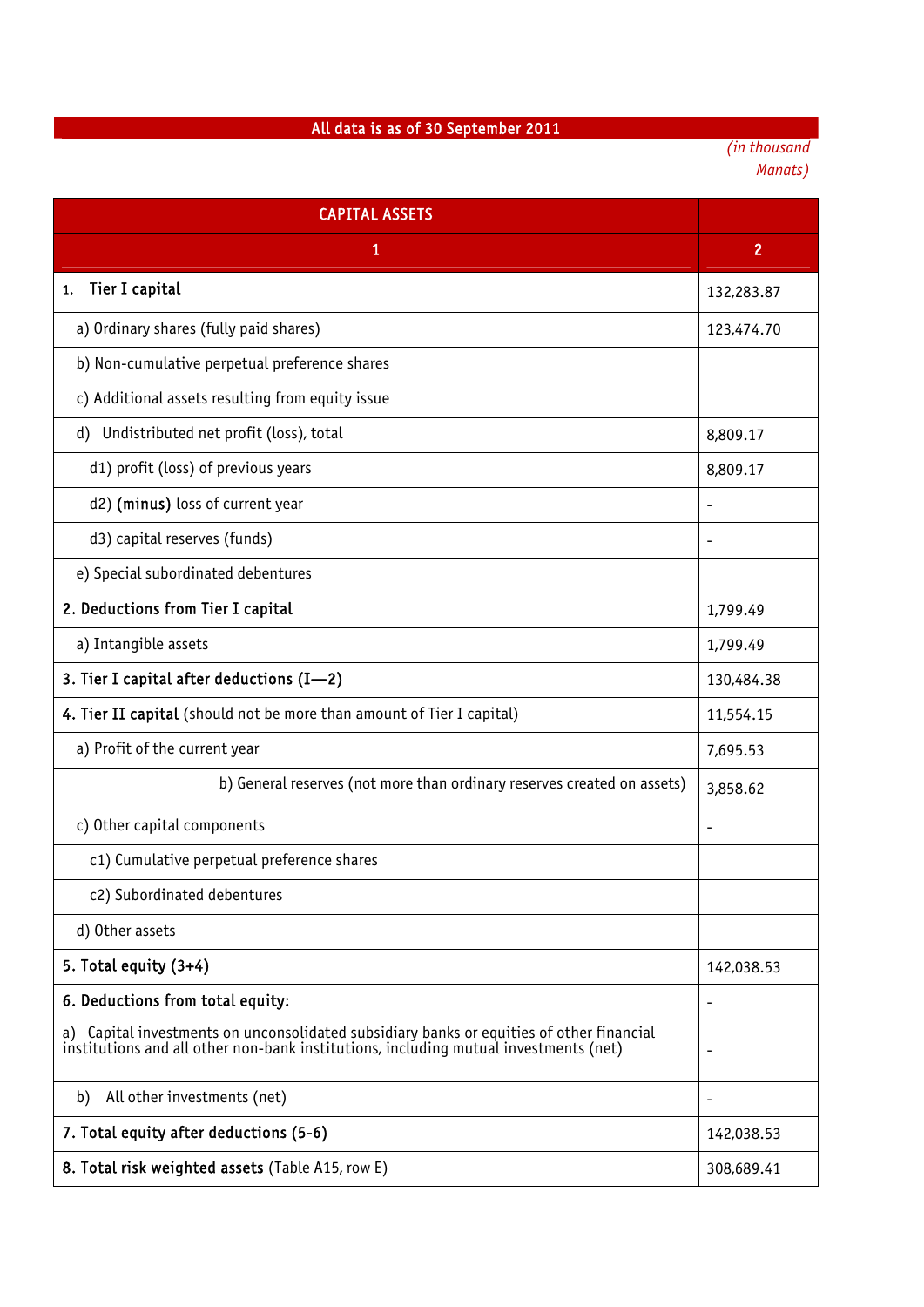|                                                     | Actual |
|-----------------------------------------------------|--------|
|                                                     |        |
| 9. Tier I capital adequacy ratio $(3:8) \times 100$ | 42.27% |
| 10. Total capital adequacy ratio $(7:8) \times 100$ | 46.01% |

| <b>Information about credit risks</b> |           |                              |
|---------------------------------------|-----------|------------------------------|
|                                       | Amount    | Share in credit<br>portfolio |
| Overdue loans:                        | 16426.95  | 6.96%                        |
| Nonprime loans, total:                | 25431.61  | 10.78%                       |
| Unsatisfactory                        | 13638.44  | 5.78%                        |
| Hazardous                             | 11150.25  | 4.73%                        |
| Non-performing                        | 642.92    | 0.27%                        |
| Reserves created on loans, total:     | 16,868.34 | 7.15%                        |
| ordinary                              | 5,443.74  | 2.31%                        |
| target                                | 11,424.60 | 4.84%                        |

| <b>CONSIDERABLE CREDIT REQUIREMENTS OF THE BANK</b> |           |                        |
|-----------------------------------------------------|-----------|------------------------|
|                                                     | Amount    | Ratio to total capital |
| Total considerable credit requirements              | 122629.03 | 86.34%                 |

| <b>BANK CURRENCY POSITION</b> |           |          |
|-------------------------------|-----------|----------|
| Net FX position, total        | maks. 20% | $-9.48%$ |
| Total square:                 | maks. 15% | $0.00\%$ |

| <b>Off-balance liabilities</b>                      |           |  |
|-----------------------------------------------------|-----------|--|
| <b>Liabilities</b>                                  | Total     |  |
| 1. Lending instruments, total                       | 13,593.23 |  |
| a) Commitments on credits                           | 1667.74   |  |
| b) Unused credit lines                              | 11925.49  |  |
| 2. Guarantees issued and similar commitments, total | 20,683.66 |  |